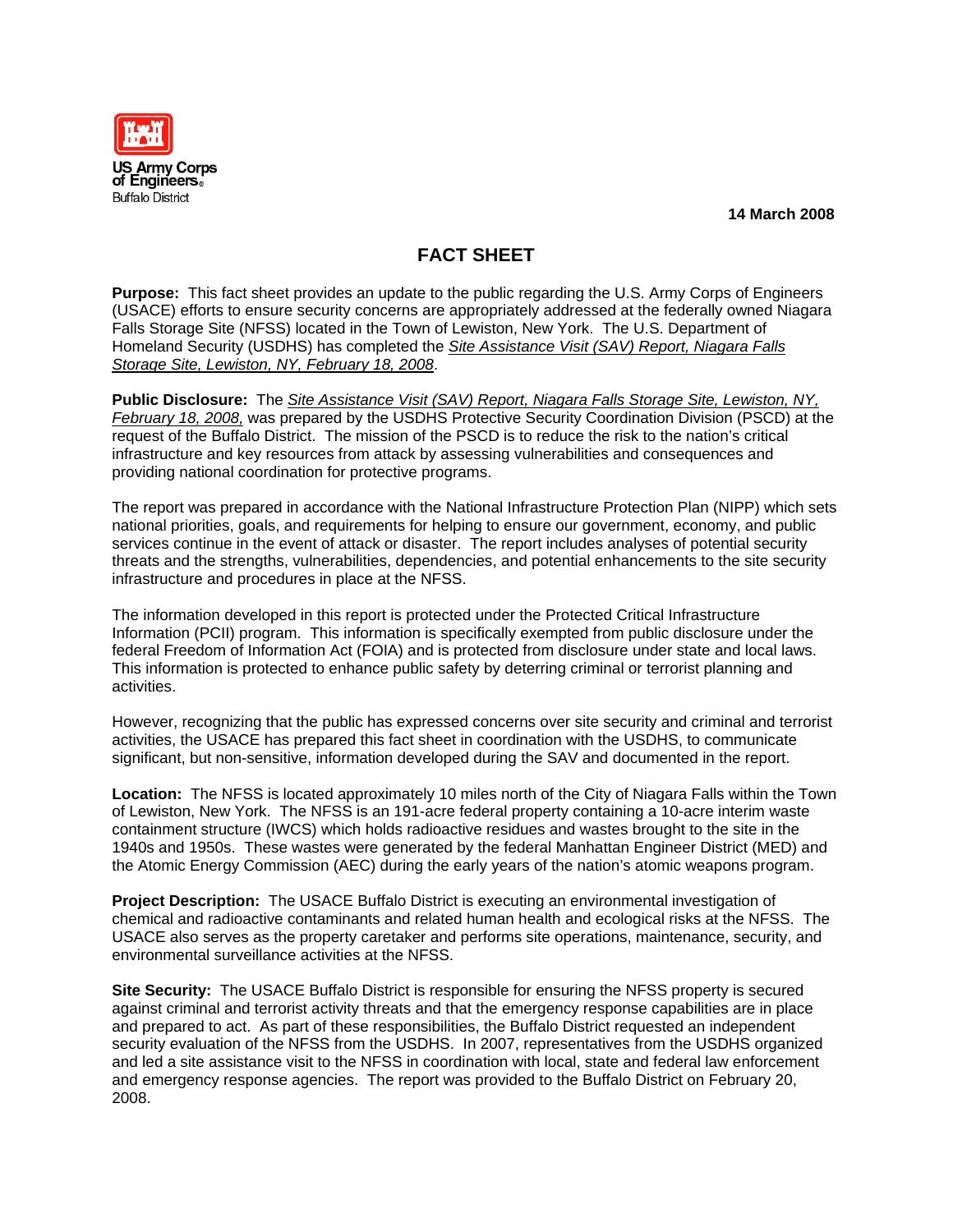## **USDHS Site Assistance Visit and Report**

**- Objectives:** The SAV took place on April 24, 2007 and was convened to accomplish the following objectives:

- Identify and document critical infrastructure, key resources and vulnerabilities;
- Provide information for protective measures planning and resource allocation;
- Assist the USACE in refining their security posture and provide options for consideration to increase their ability to detect and prevent terrorist attacks;

• Enhance overall capabilities, methodologies and resource materials for identifying and mitigating vulnerabilities;

- Facilitate government information sharing.
- **Participants:** The SAV included representatives from the following agencies:
	- The USACE Buffalo District
	- The USDHS including their security assessment team with individuals from the Argonne National Laboratory, the Idaho National Laboratory and Applied Marine Technology, Inc.
	- The New York State Department of Homeland Security
	- The Erie County Sheriff's Bomb Squad
	- The Niagara County Sheriff's Office
	- The Lewiston Fire Company #1
	- The Niagara County Emergency Management Office

**- Activities:** The SAV included a fact finding discussion among the participants, a presentation on the USDHS protective security program, a site visit and inspection of the NFSS, and the development of the *Site Assistance Visit (SAV) Report, Niagara Falls Storage Site, Lewiston, NY, February 18, 2008.* The development of the report included a search of publicly available information on the internet and a review of two preceding documents:

• *Site Security Report of the Department of Energy Niagara Falls Storage Site, Lewiston, NY* (USACE Protective Design Center and Electronic Security Center, August 2006). Note this report is classified "For Official Use Only" and is not releasable to the public.

• *Safety of the High-Level Uranium Ore Residues at the Niagara Falls Storage Site, Lewiston, New York* (National Academy of Sciences, National Research Council, 1995). This report has been released to the public.

**- Report Content:** A summary of the report's content is provided below

- Executive Summary
- Introduction
- SAV Synopsis
- **Facility Description**
- Significant Assets and Areas
- Local, State and Federal Interactions
- Physical Security Considerations
- System Interdependency / Dependency Considerations
- Risk Considerations
- Commendables, Vulnerabilities and Options for Consideration
- Supplemental Information
- List of Acronyms